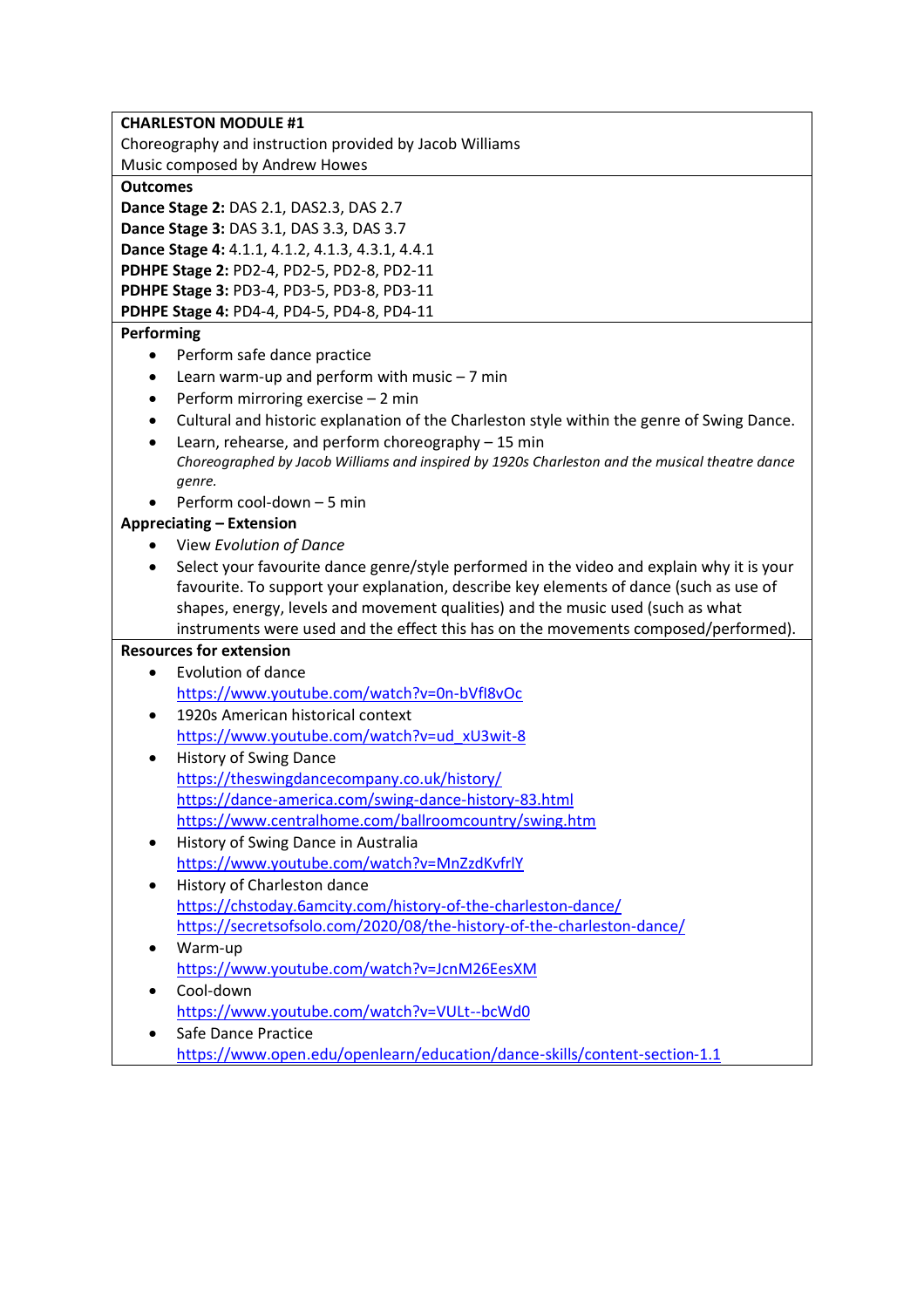|                 | <b>CHARLESTON MODULE #2</b>                                                                   |
|-----------------|-----------------------------------------------------------------------------------------------|
|                 | Choreography and instruction provided by Jacob Williams                                       |
|                 | Music composed by Andrew Howes                                                                |
| <b>Outcomes</b> |                                                                                               |
|                 | Dance Stage 2: DAS 2.1, DAS2.3, DAS 2.7                                                       |
|                 | Dance Stage 3: DAS 3.1, DAS 3.3, DAS 3.7                                                      |
|                 | Dance Stage 4: 4.1.1, 4.1.2, 4.1.3, 4.3.1, 4.4.1                                              |
|                 | PDHPE Stage 2: PD2-4, PD2-5, PD2-8, PD2-11                                                    |
|                 | PDHPE Stage 3: PD3-4, PD3-5, PD3-8, PD3-11                                                    |
|                 | PDHPE Stage 4: PD4-4, PD4-5, PD4-8, PD4-11                                                    |
| Performing      |                                                                                               |
|                 | Perform safe dance practice                                                                   |
| ٠               | Learn warm-up and perform with music $-6$ min                                                 |
| ٠               | Revise Charleston choreography learnt from Module #1 and perform to music - 3 min             |
| ٠               | Learn, rehearse, and perform Charleston choreography - 15 min                                 |
|                 | Choreographed by Jacob Williams and inspired by 1920s Charleston and the musical theatre      |
|                 | dance genre.                                                                                  |
|                 | Perform cool-down - 5 min                                                                     |
|                 | <b>Appreciating - Extension</b>                                                               |
|                 | As a class, discuss different reasons why people dance (for example, for entertainment, to    |
|                 | celebrate occasions, for fun and enjoyment, etc.) and the different locations dance may       |
|                 | be performed (in a theatre, at a wedding, at club, etc.)                                      |
| ٠               | Discuss the social, cultural, and historical context of the Charleston dance genre, referring |
|                 | to the extension resources in Module #1                                                       |
| ٠               | Watch Examples of Charleston being adapted into a contemporary context and Footage of         |
|                 | Charleston being performed in 1920s videos. Using the elements of dance (space, time,         |
|                 | and dynamics), how the movements and relationships between the performers in the              |
|                 | videos differ to each other. Discuss what may have influenced these differences.              |
|                 | <b>Resources for extension</b>                                                                |
|                 | Examples of 1920s Charleston music                                                            |
|                 | https://www.youtube.com/watch?v=9XmjmNxSCNs                                                   |
|                 | Footage of Charleston being performed in 1920s                                                |
|                 | https://www.youtube.com/watch?v=jEH6eDpjgRw                                                   |
|                 | https://www.youtube.com/watch?v=P96axzkWnNY                                                   |
|                 | https://www.youtube.com/watch?v=psch9N4PmO4                                                   |
| ٠               | Example of Charleston being adapted into a contemporary context:                              |
|                 | https://www.youtube.com/watch?v=Tqjl4nRSorM                                                   |
| $\bullet$       | How to perform the Charleston movements                                                       |
|                 | https://www.youtube.com/watch?v=W_g8rZHJEEY                                                   |
|                 | https://www.youtube.com/watch?v=XqxssIzcs2Y                                                   |
|                 | https://www.youtube.com/watch?v=Z0oHxyensok                                                   |
| ٠               | The dancing flappers                                                                          |
|                 | https://www.history.com/news/flappers-roaring-20s-women-empowerment                           |
|                 | https://www.youtube.com/watch?v=QegIgnarTH4                                                   |
| ٠               | Warm-up                                                                                       |
|                 | https://www.youtube.com/watch?v=KnF12nKwPQI                                                   |
| $\bullet$       | Cool-down                                                                                     |
|                 | https://www.youtube.com/watch?v=NNkH4vDaVIo                                                   |
|                 |                                                                                               |
| $\bullet$       | Elements of Dance - KQED Arts (4:14 min)<br>https://youtu.be/UGuD9Geeb2k                      |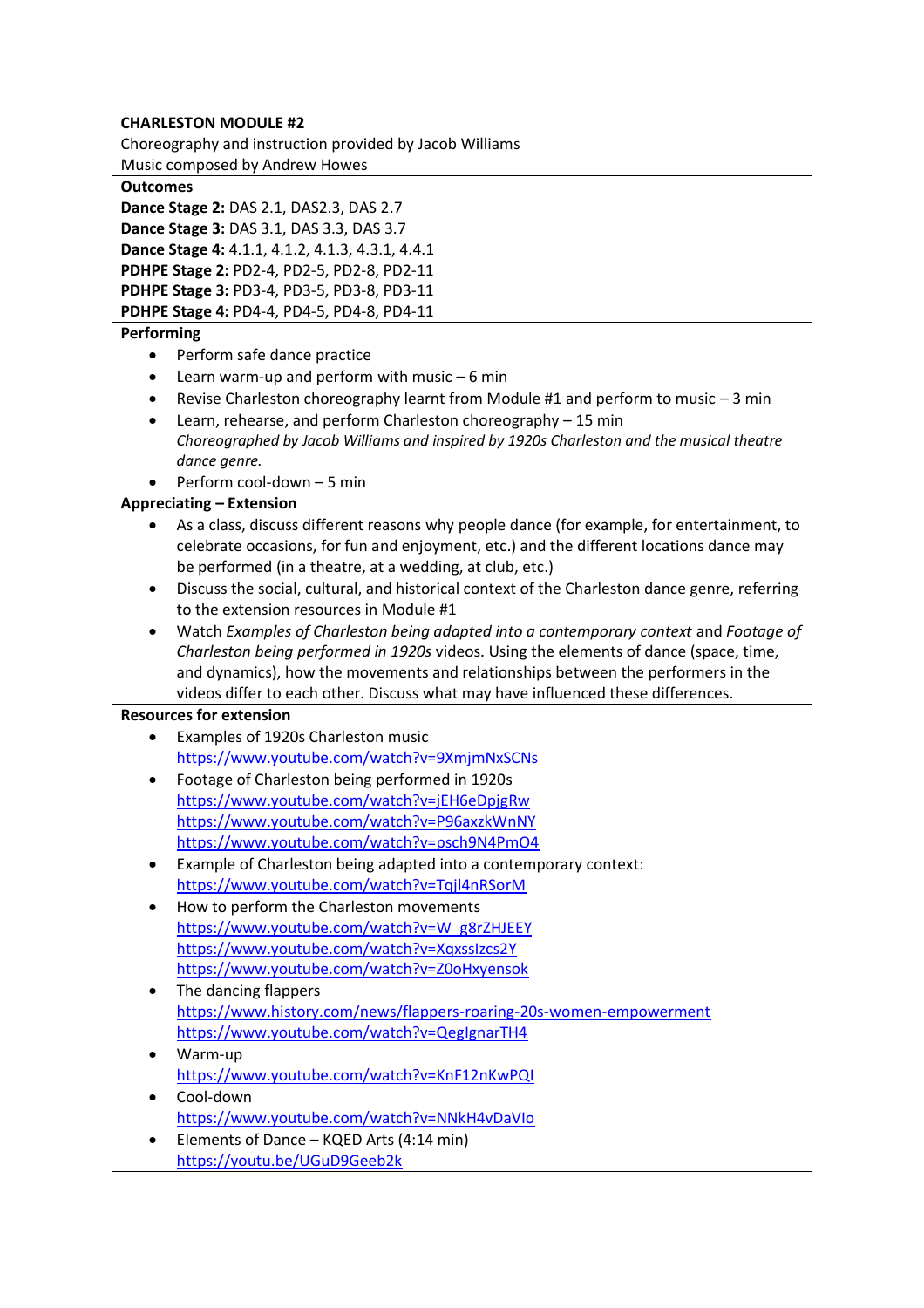| <b>CHARLESTON MODULE #3</b>                                                              |  |  |
|------------------------------------------------------------------------------------------|--|--|
| Choreography and instruction provided by Jacob Williams                                  |  |  |
| Music composed by Andrew Howes                                                           |  |  |
| <b>Outcomes</b>                                                                          |  |  |
| Dance Stage 2: DAS 2.1, DAS 2.7                                                          |  |  |
| Dance Stage 3: DAS 3.1, DAS 3.7                                                          |  |  |
| Dance Stage 4: 4.1.1, 4.1.2, 4.1.3, 4.4.1                                                |  |  |
| PDHPE Stage 2: PD2-4, PD2-5, PD2-8, PD2-11                                               |  |  |
| PDHPE Stage 3: PD3-4, PD3-5, PD3-8, PD3-11                                               |  |  |
| PDHPE Stage 4: PD4-4, PD4-5, PD4-8, PD4-11                                               |  |  |
| Performing                                                                               |  |  |
| Perform safe dance practice<br>$\bullet$                                                 |  |  |
| Learn warm-up and perform with music $-8$ min<br>$\bullet$                               |  |  |
| Revise Charleston choreography learnt from Modules #1-2 and perform to music - 3 min     |  |  |
| Learn, rehearse, and perform Charleston choreography - 15 min<br>$\bullet$               |  |  |
| Choreographed by Jacob Williams and inspired by 1920s Charleston and the musical theatre |  |  |
| dance genre.                                                                             |  |  |
| Perform cool-down - 5 min                                                                |  |  |
| <b>Resources for extension</b>                                                           |  |  |
| Warm-up<br>$\bullet$                                                                     |  |  |
| https://www.youtube.com/watch?v=aW_JqSK-CgY                                              |  |  |
| Facts about stretching<br>$\bullet$                                                      |  |  |
| https://www.healthline.com/health/fitness-exercise-stretching#common-beliefs             |  |  |
| Introduction to the muscular system<br>$\bullet$                                         |  |  |
| https://www.youtube.com/watch?v=OSsntU6sTWI                                              |  |  |
| How to perform the Charleston movement:<br>$\bullet$                                     |  |  |
| https://www.youtube.com/watch?v=W_g8rZHJEEY                                              |  |  |
| https://www.youtube.com/watch?v=XqxssIzcs2Y                                              |  |  |
| https://www.youtube.com/watch?v=Z0oHxyensok                                              |  |  |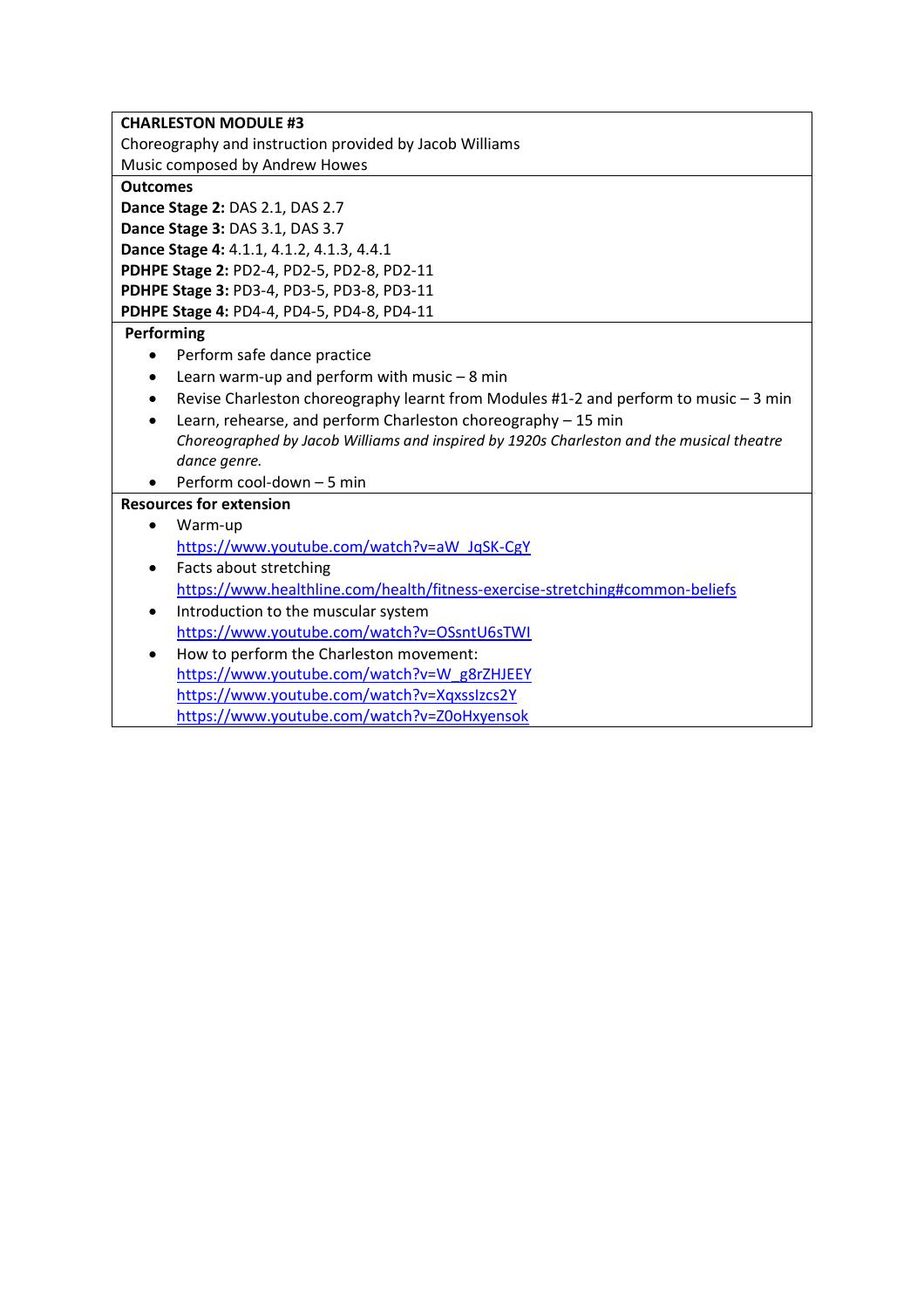|  | <b>CHARLESTON MODULE #4</b> |
|--|-----------------------------|
|--|-----------------------------|

Choreography and instruction provided by Jacob Williams

Music composed by Andrew Howes

## **Outcomes**

**Dance Stage 2:** DAS 2.1, DAS 2.2, DAS 2.3, DAS 2.7

**Dance Stage 3:** DAS 3.1, DAS 3.2, DAS 3.3, DAS 3.7

**Dance Stage 4:** 4.1.1, 4.1.2, 4.1.3, 4.2.1, 4.3.1, 4.4.1

**PDHPE Stage 2:** PD2-4, PD2-5, PD2-8, PD2-11

**PDHPE Stage 3:** PD3-4, PD3-5, PD3-8, PD3-11

**PDHPE Stage 4:** PD4-4, PD4-5, PD4-8, PD4-11

# **Performing**

- Perform safe dance practice
- Learn warm-up and perform with music 5 min
- Revise Charleston choreography learnt from Modules #1-3 and perform to music 5 min
- Learn, rehearse, and perform Charleston choreography 13 min *Choreographed by Jacob Williams and inspired by 1920s Charleston and the musical theatre dance genre.*
- Perform cool-down 5 min

# **Composing - Extension**

- Individually or in pairs, select your favourite three movements from the Charleston choreography
- Select an order to structure these three movements and rehearse these to become Phrase One, repeating each movement twice
- Create Phrase Two by:
	- o Changing the direction that you perform the first movement
	- $\circ$  Changing the dimension (size big or small) that you perform the second movement
	- o Changing the level (low, medium, or high) that you perform the third movement
- Join with another individual or pair and learn each other's phrases
- Create a group formation to perform one pair's Phrase One and Two (straight line across or diagonal, square, circle, etc.)
- Create a different group formation to perform the other pair's Phrases One and Two
- Create a short locomotor (travelling) phrase over eight counts to transition between group formations (this may include hops, skipping, marching, running, etc.)
- Create a group pose to conclude your composition
- Combine all three sections together to create a short composition in ternary form (ABA)
- Rehearse and perform for each other

# **Appreciating – Extension**

- After performing the Charleston choreography for each other, evaluate your own and your classmates' use of technical and expressive skills, noting two things they did well and one thing they could improve
- After observing each other's' compositions, compare how you and your classmates have used the elements of dance to manipulate existing Charleston movements to create new compositions

# **Resources for extension**

- Technical and expressive skills <https://www.open.edu/openlearn/education/dance-skills/content-section-4> [https://www.deyeshigh.co.uk/wp-content/uploads/2019/09/Y11-Dance-Component-2-Expressive](https://www.deyeshigh.co.uk/wp-content/uploads/2019/09/Y11-Dance-Component-2-Expressive-skills.pdf)[skills.pdf](https://www.deyeshigh.co.uk/wp-content/uploads/2019/09/Y11-Dance-Component-2-Expressive-skills.pdf)
- Exercises to improve performance skills <https://shannondoolingdances.com/2020/02/24/danceperformanceskill/>
- Warm-up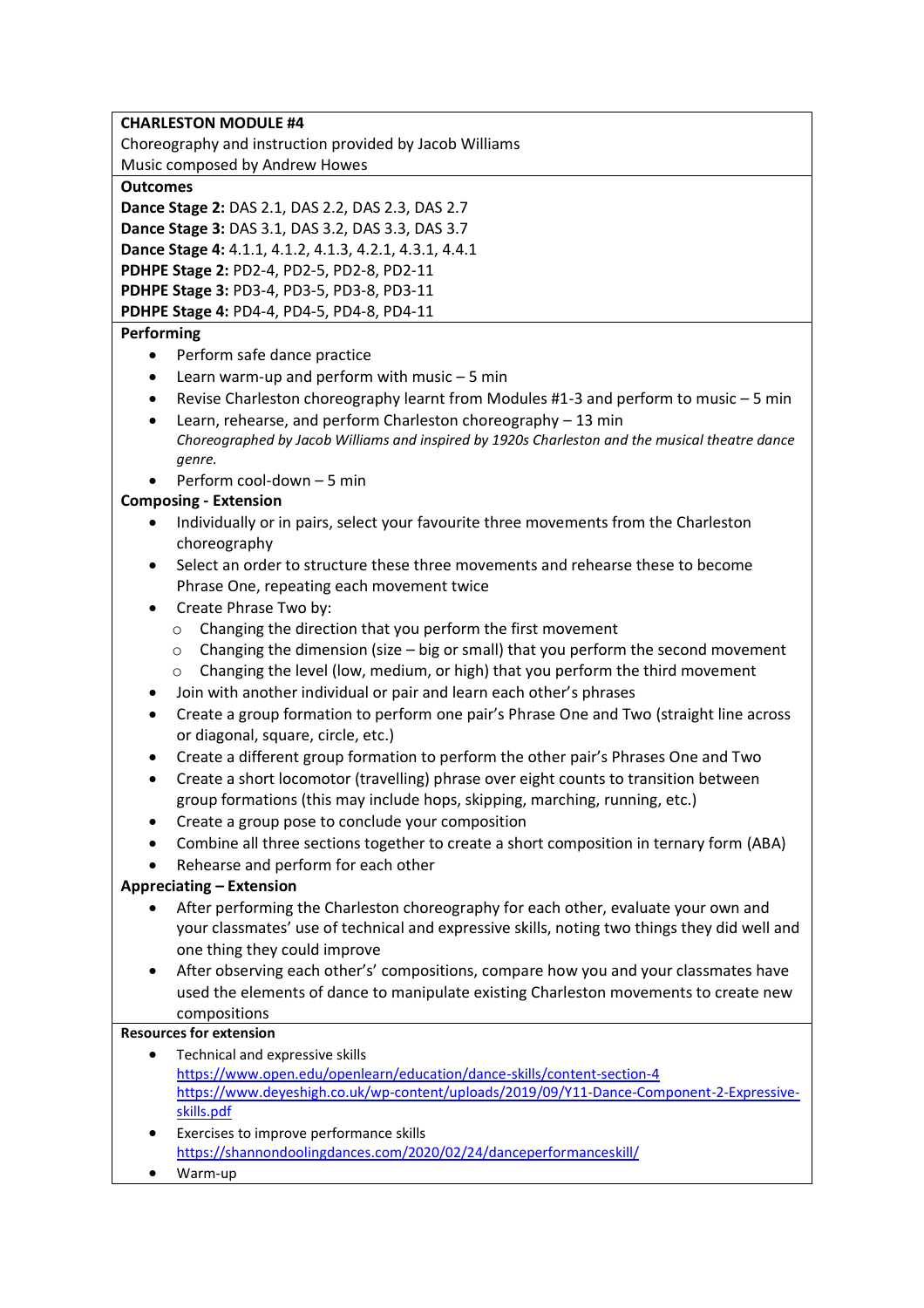- <https://www.youtube.com/watch?v=uqLNxJe4L2I>
- Cool-down
	- <https://www.youtube.com/watch?v=NNkH4vDaVIo>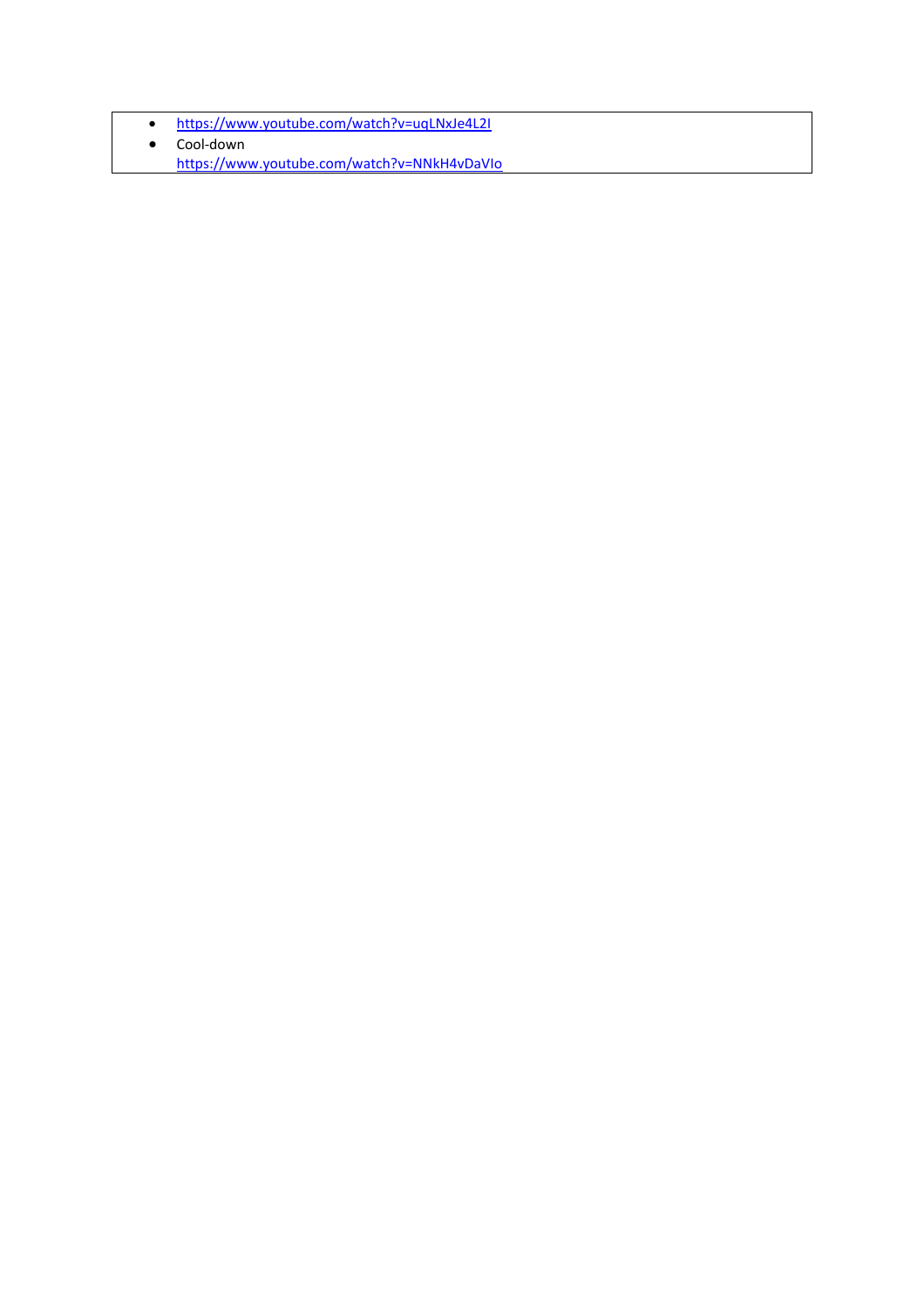BALLET / CONTEMPORARY MODULE #1 Choreography and instruction provided by Jacob Williams Music composed by Andrew Howes **Outcomes Dance Stage 2:** DAS 2.1, DAS2.3, DAS 2.7 **Dance Stage 3:** DAS 3.1, DAS 3.3, DAS 3.7 **Dance Stage 4:** 4.1.1, 4.1.2, 4.1.3, 4.3.1, 4.3.2, 4.4.1 **PDHPE Stage 2:** PD2-4, PD2-5, PD2-8, PD2-11 **PDHPE Stage 3:** PD3-4, PD3-5, PD3-8, PD3-11 **PDHPE Stage 4:** PD4-4, PD4-5, PD4-8, PD4-11 **Performing**  • Perform safe dance practice • Perform mirroring exercise – 2 min • Cultural and historic explanation of the ballet genre and its key characteristics • Learn and perform ballet port de bras (arms) exercise with music – 5 min • Cultural and historic explanation of the contemporary dance genre and its key characteristics, in comparison to ballet • Learn and perform contemporary dance arm swing exercise with music – 6 min • Learn and perform cool-down with music – 4 min **Appreciating – Extension**  • View *Swan Lake – Dance of the cygnets (The Royal Ballet)* and *Swan Lake - Great Chinese State Circus* videos • Compare and contrast how the two choreographers have used the elements of dance (space, time, and dynamics), relationships (between the performers) and non-movement components (set, lighting, costumes, and music). What ideas do you think the choreographers are trying to express through their choices of movement and nonmovement components, and how? For example, are they portraying particular animals, and if so, how? **Resources for extension** Explanation of culture <https://kids.britannica.com/kids/article/culture/399913> <https://study.com/academy/lesson/culture-definition-lesson-for-kids.html> • History of Ballet [https://www.pbt.org/learn-and-engage/resources-audience-members/ballet-101/brief](https://www.pbt.org/learn-and-engage/resources-audience-members/ballet-101/brief-history-ballet/)[history-ballet/](https://www.pbt.org/learn-and-engage/resources-audience-members/ballet-101/brief-history-ballet/) <https://australianballet.com.au/ballet-101/short-history-of-ballet> <https://www.youtube.com/watch?v=OEekFTj5PvU> <https://www.youtube.com/watch?v=-EjfGgvsldM> • French Aristocrats and Nobility <https://www.discoverwalks.com/blog/paris/the-nobility-and-aristocrats-of-france/> • Defining Contemporary Dance <https://theconversation.com/explainer-what-is-contemporary-dance-25713> [https://www.dancemagazine.com/modern\\_vs\\_contemporary-2306900829.html](https://www.dancemagazine.com/modern_vs_contemporary-2306900829.html) <https://www.progressivedancestudio.com/beginners-guide-to-contemporary-dance/> <http://www.thedancemovement.co.uk/blog/what-is-contemporary-dance> • Swan Lake – Dance of the cygnets (The Royal Ballet) <https://www.youtube.com/watch?v=0GsajWIF3ws> • Swan Lake - Great Chinese State Circus <https://www.youtube.com/watch?v=UHM7AvhK82E> • Elements of Dance – KQED Arts <https://youtu.be/UGuD9Geeb2k>